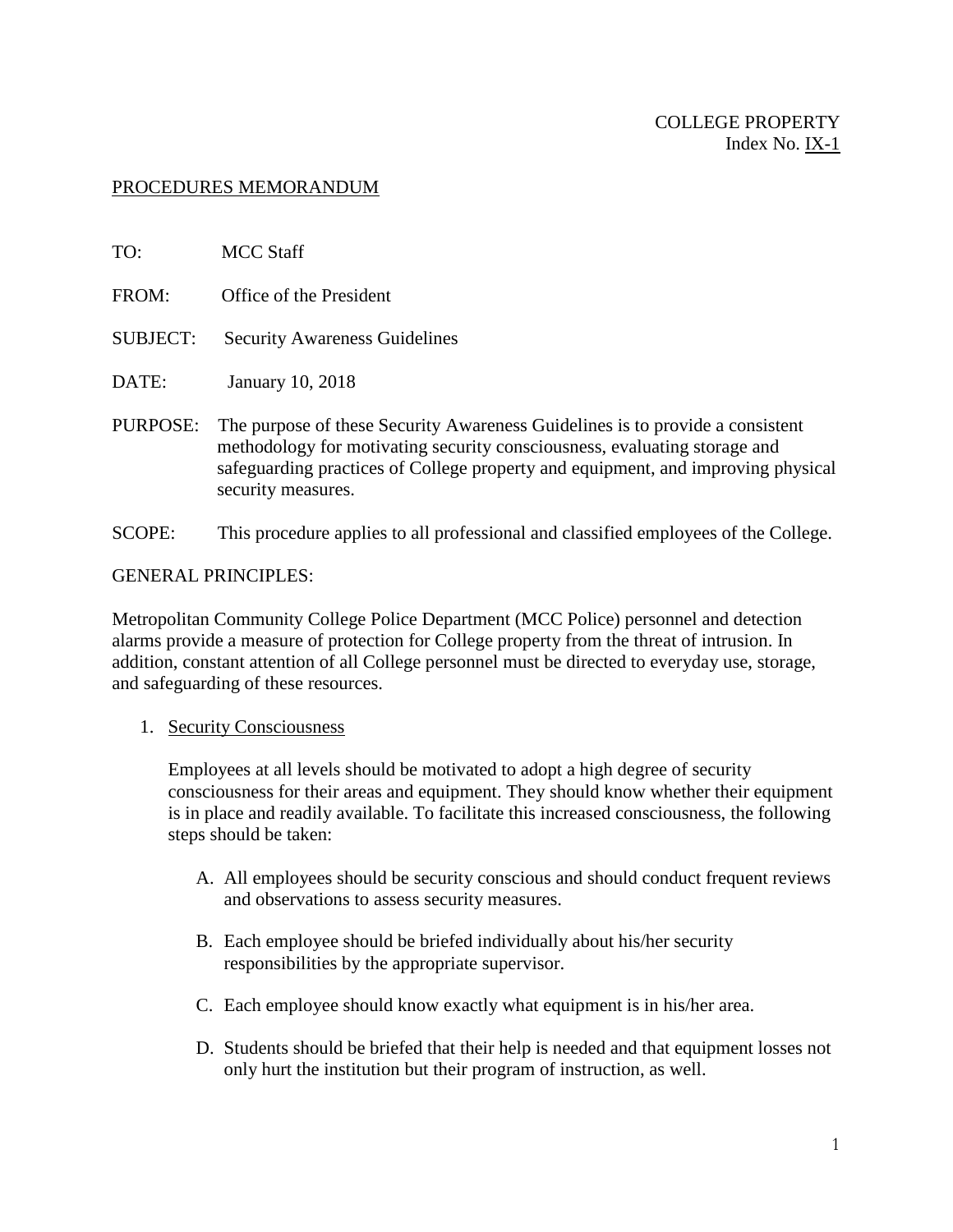E. Each employee should be aware of the building name or number and room number they are in should they need to summon emergency assistance. All classrooms have room number and emergency contact information posted near the whiteboard area.

## 2. Evaluation of Protective Measures

- A. Storage areas, laboratories, classrooms, offices, and areas of high-value items should be evaluated for adequacy of protection (safeguarding) by the appropriate supervisor. A request to a MCC Police supervisor for additional evaluation and assistance is encouraged.
- B. Responsible staff should re-examine existing procedures regarding protection measures.
- C. Based upon this evaluation, the supervisor should develop, install and check each area for implementation of new procedures, as necessary.

# 3. Accountability

- A. Accountability for equipment must be maintained and strictly enforced. If not already in place, a checkout system should be designed, strictly followed and frequently monitored.
- B. Responsible staff should establish procedures to account for equipment. The use of a checklist is suggested.
- C. Responsible staff should conduct spot checks at unannounced times.

### 4. Storage (Cabinet Locks)

- A. Responsible staff should check all locks on storage cabinets, especially where high-value equipment is stored. Some locks may need to be replaced or changed. This should be done periodically and closely monitored.
- B. Evaluate and determine the need for additional locks, such as bar-type locks.
- C. All locks should be checked individually and evaluated for adequacy and protective measures.

### 5. Door Locks

A. Check all door locks. Critical and expensive equipment should be under a doublelock where possible. (An example would be a locked storage or file cabinet in a locked room.) Malfunctioning locks should be reported to MCC Police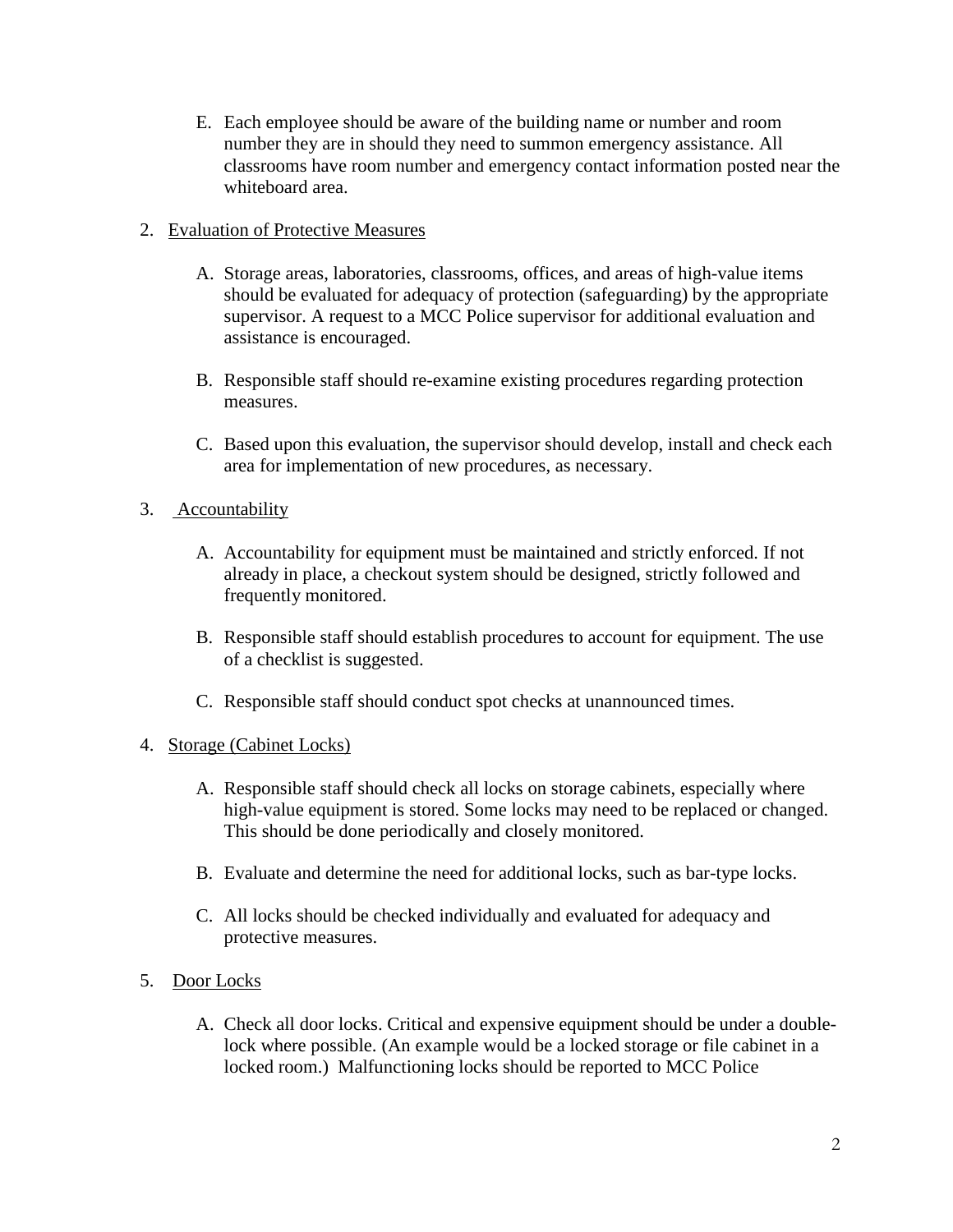immediately. MCC Police will be responsible for contacting Facilities to schedule repairs as necessary.

- B. Responsible staff should determine what doors require being locked on both sides of the door. (NOTE: Fire codes and safety must be maintained.)
- C. Automatic door closers should be used where it is necessary that the door lock as personnel depart, especially in corridors, which either divide or separate two areas of instruction or work areas and in areas with heavy traffic.
- 6. Consolidation of Storage Areas
	- A. Responsible staff should check areas for possible consolidation or relocation of high value items to a more secure area. Again, use a double-lock where possible. Responsible staff should evaluate each area of high value items individually and periodically.
- 7. Locked Areas
	- A. Laboratories, classrooms, offices, etc., should be locked when not in use, including unoccupied periods. MCC Police personnel will check these areas. (NOTE: Areas of special attention should be identified and a listing forwarded to a MCC Police supervisor.)
- 8. High-Value Areas
	- A. Areas of critical, expensive (high value) equipment (\$3,000 and over), or where the sum total of all assets would be considered to be of high value (\$3,000 and over), should not be left unsecured without supervision.
		- 1) A brief check should be completed upon the instructor's return to the area.

2) Responsible staff should avoid establishing a definite pattern in their checks which, if exploited, could contribute to missing equipment not being immediately detected.

- 9. Inventory
	- A. Responsible staff should carefully monitor and routinely check the inventory of their equipment. Additionally, non-capitalized equipment should also be monitored.

1) Equipment should be checked periodically to identify those items which have had inventory tags removed and to replace them.

2) MCC Police should be notified immediately of any loss or theft of equipment.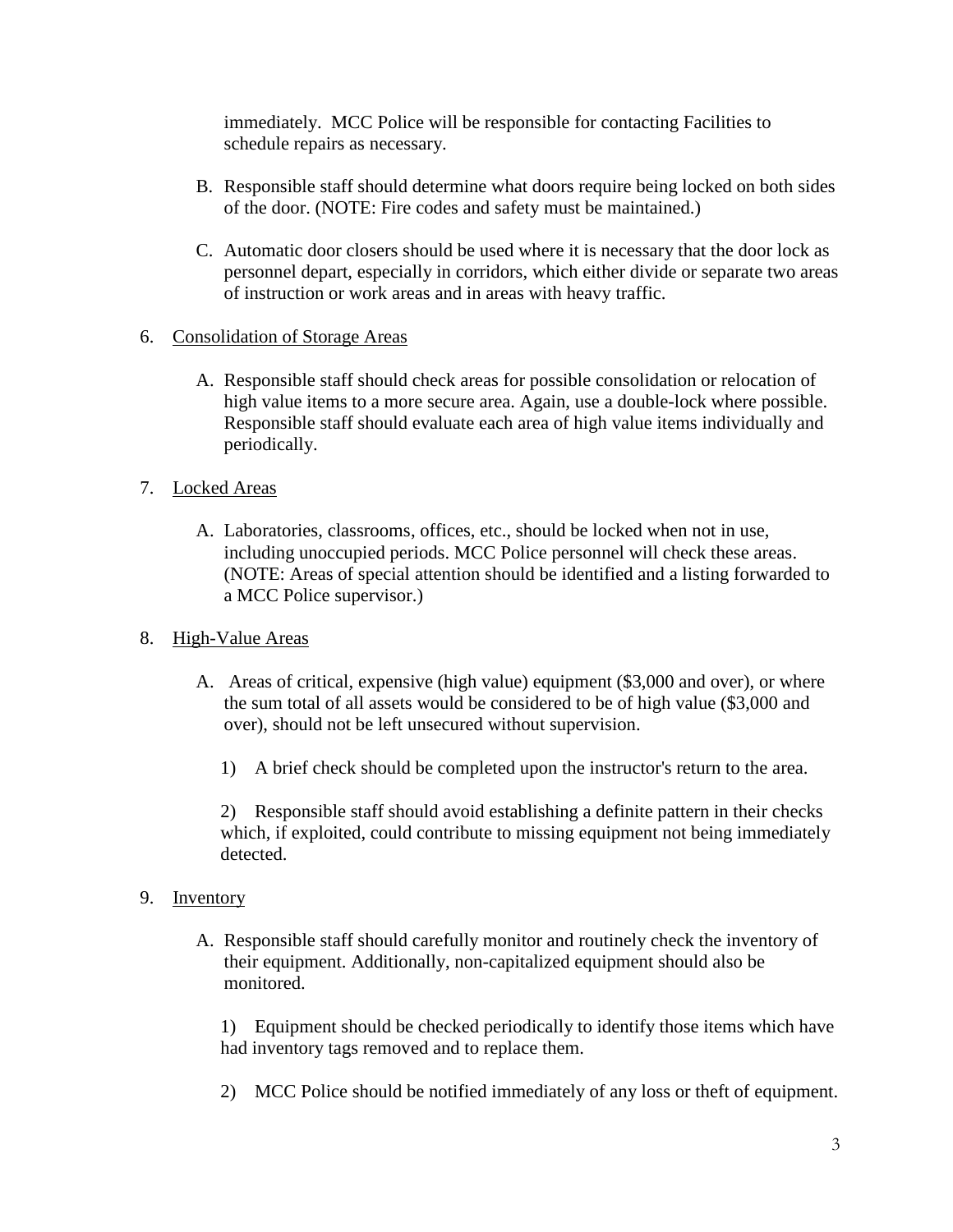3) MCC Police will notify Central Stores and the Business Office of any loss or theft for posting to inventory lists.

### 10. Current Unsecured Equipment

- A. Signs should be printed and displayed on storage cabinets and doors as reminders. The following are recommended examples:
	- o Has all equipment been secured (locked)?
	- o Are all cabinets in this room locked?
	- o Did you lock all doors?
	- o Has all equipment been turned in?
	- o Has all equipment been returned or accounted for?

#### 11. Standard Procedures

- A. During open hours, the appropriate staff member or a designee will provide supervisory coverage. This includes supervision of equipment in designated classroom and lab areas. Open hours will vary by quarter depending on class schedules, campus needs and other factors.
- B. Responsible individuals will include a scheduled staff member, faculty secretary, student assistant, MCC Police or any individual identified by the appropriate staff member as responsible for the temporary supervision of the area.
- C. Locking computer lab and classroom areas: When no responsible person is available to supervise the lab or classroom areas, then the entrance doors shall be locked. Once a determination has been made to lock and secure the area, MCC Police should be notified and an email should be sent to the dean's office.
- D. Activating the alarm: Building Alarm activation will be the responsibility of either MCC Facilities or MCC Police personnel assigned.
- E. Each Staff member will comply with this procedure.

#### 12. Distribution of Leaflets and/or Other Materials on College Property

A. The College does not allow any unauthorized distribution of leaflets on other materials on its property. The College does not grant permission for anyone to wander around its parking lots and property and distribute leaflets and if it discovers that someone is doing it they are stopped. This is partly for the safety and security of individuals and property on campus, partly to prevent the unavoidable messes and blowing papers it causes, and partly because it allows the College to control what kinds of materials/services are advertised on its